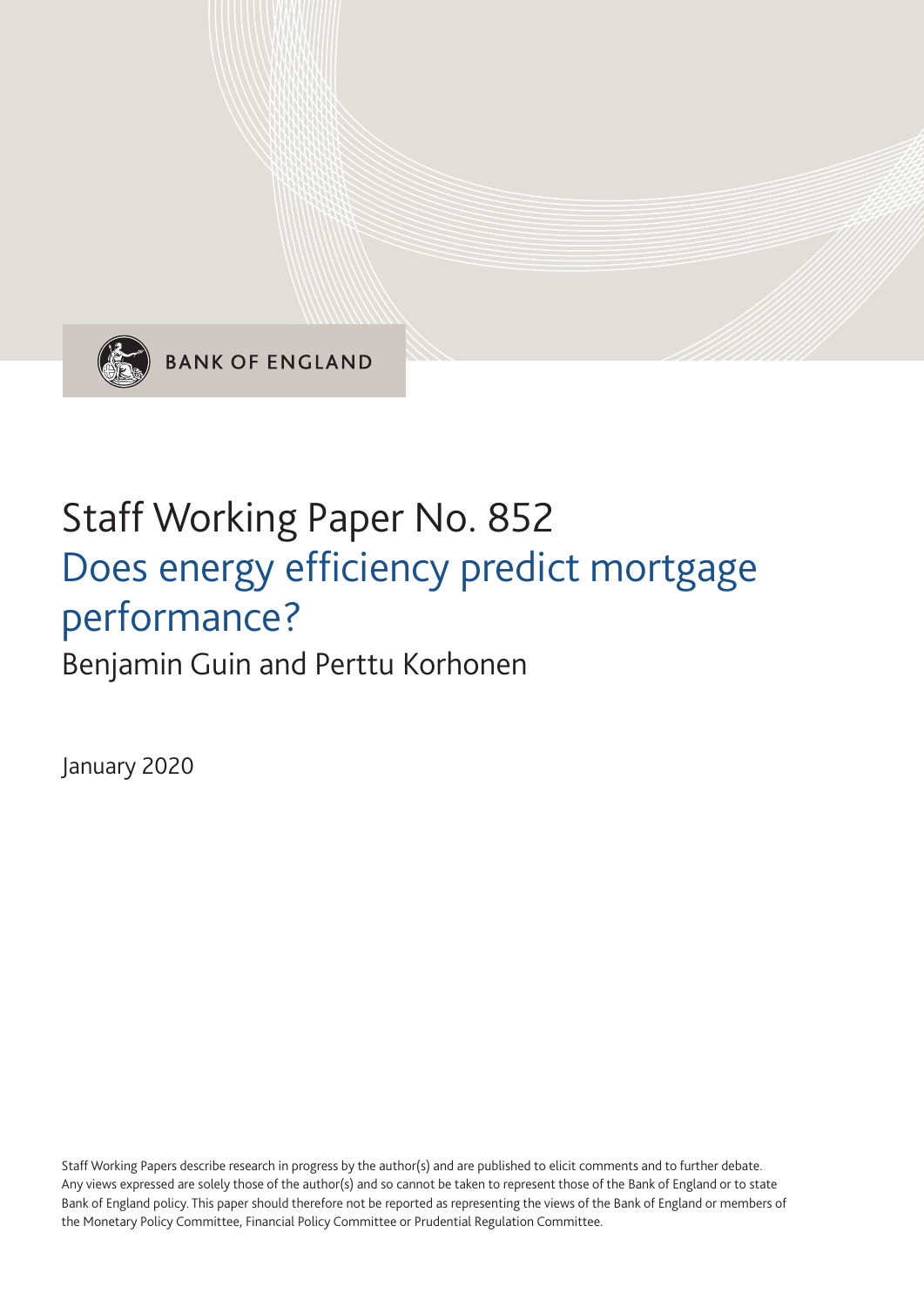

**BANK OF ENGLAND** 

## Staff Working Paper No. 852 Does energy efficiency predict mortgage performance?

Benjamin Guin<sup>(1)</sup> and Perttu Korhonen<sup>(2)</sup>

#### Abstract

We examine a unique micro-level data set on residential mortgages in the United Kingdom. Our analyses suggest that mortgages against energy-efficient properties are less frequently in payment arrears than mortgages against energy-inefficient properties. This result is robust when controlling for other relevant determinants of mortgage default including borrower income and the loan to value ratio of the mortgage. We conclude that energy efficiency is a relevant predictor of mortgage defaults.

Key words: Credit risk, energy efficiency, green mortgages.

JEL classification: G21, Q40.

The Bank's working paper series can be found at www.bankofengland.co.uk/working-paper/staff-working-papers

Bank of England, Threadneedle Street, London, EC2R 8AH Email enquiries@bankofengland.co.uk

© Bank of England 2020 ISSN 1749-9135 (on-line)

<sup>(1)</sup> Bank of England. Email: benjamin.guin@bankofengland.gsi.gov.uk (corresponding author)

<sup>(2)</sup> Qatar Financial Centre Regulatory Authority. Email: p.korhonen@qfcra.com

We thank Mark Carney for raising this research question. We thank the editor, Bill Francis, and one anonymous reviewer of the BoE Staff Working Paper Series as well as Andrew Bell, Daire McCoy, Gavin Wallis, John Lewis, Jonathan Ward, Matthew Willison, Paul Hawkins, Richard Taylor, Paul Tumim and Victoria Saporta for feedback. We would like to acknowledge Julia van Huizen for her early involvement in this project and Gawain Melville for his excellent research assistance. Any views expressed are solely those of the authors. They should not be taken to represent those of the Bank of England or as a statement of Bank of England policy. This paper should not be reported as representing the views of members of the Monetary Policy Committee, Prudential Regulation Committee or Financial Policy Committee.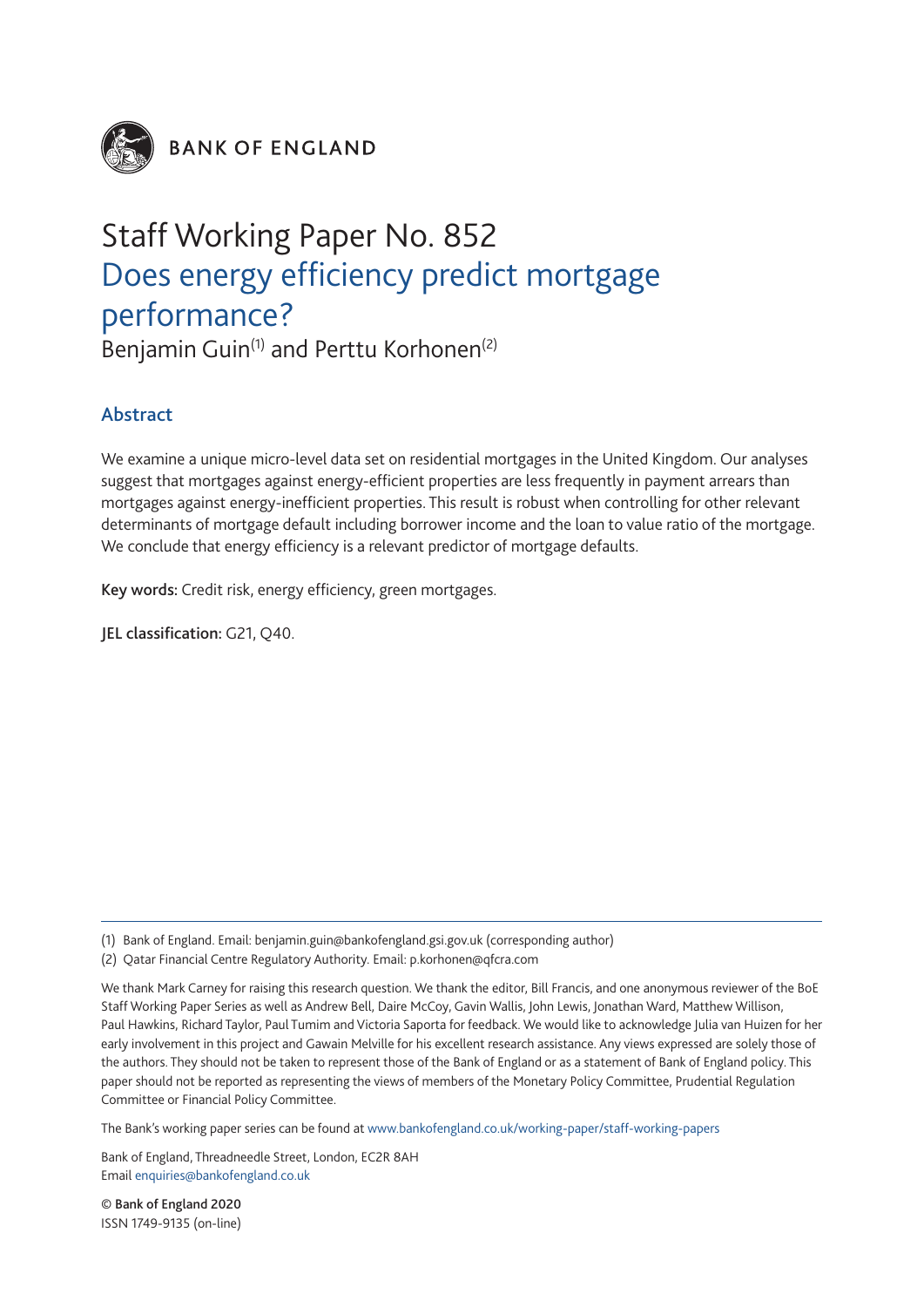#### 1 Introduction

While there is comprehensive evidence that energy efficiency of buildings is capitalized in rental rates and sales prices [\(Eichholtz et al.,](#page-14-0) [2010,](#page-14-0) [2013;](#page-15-0) [Fuerst et al.,](#page-15-1) [2015\)](#page-15-1), much less is known about its relevance for mortgage markets. In theory, effective house insulation can increase borrowers' savings on their energy bills. This can protect them from unexpected decreases in income (e.g. reduced overtime payments) or increases in expenses (e.g. health-care costs). Does this imply that mortgages against energy-efficient properties are less credit-risky?

We examine this question using a novel micro-level dataset on the performance of more than 1.8 million outstanding mortgages in the United Kingdom at end-2017. It includes information on whether mortgage payments are past due as well as a measure of the energy efficiency of the properties underlying the mortgage. In addition, it contains information on the income of the borrowers at the time of mortgage origination as well as further property and borrower characteristics.

Our descriptive analyses suggest that about 0.93% of residential mortgages against energy-efficient properties are in payment arrears.<sup>[1](#page-2-0)</sup> This share is 0.21 percentage points lower than the share of mortgages against energy-inefficient properties. Estimating different specifications of a Logistic regression model, we then show that energy efficiency continues to be a relevant predictor of mortgage arrears even after controlling for a rich set of other relevant explanatory variables.

In our analyses, we first control for borrower income at origination to account for the possibility that low-income borrowers are more likely to take out mortgages against energyinefficient properties. Such borrowers may fall into arrears more frequently. We show that the correlation between energy efficiency and mortgage payment arrears cannot be explained

<span id="page-2-0"></span><sup>&</sup>lt;sup>1</sup>In the baseline analyses, we focus on any payments which are past due. In robustness tests, we then take into account the severity of these payment shortfalls in terms of time (90 days past due) as well as the outstanding amount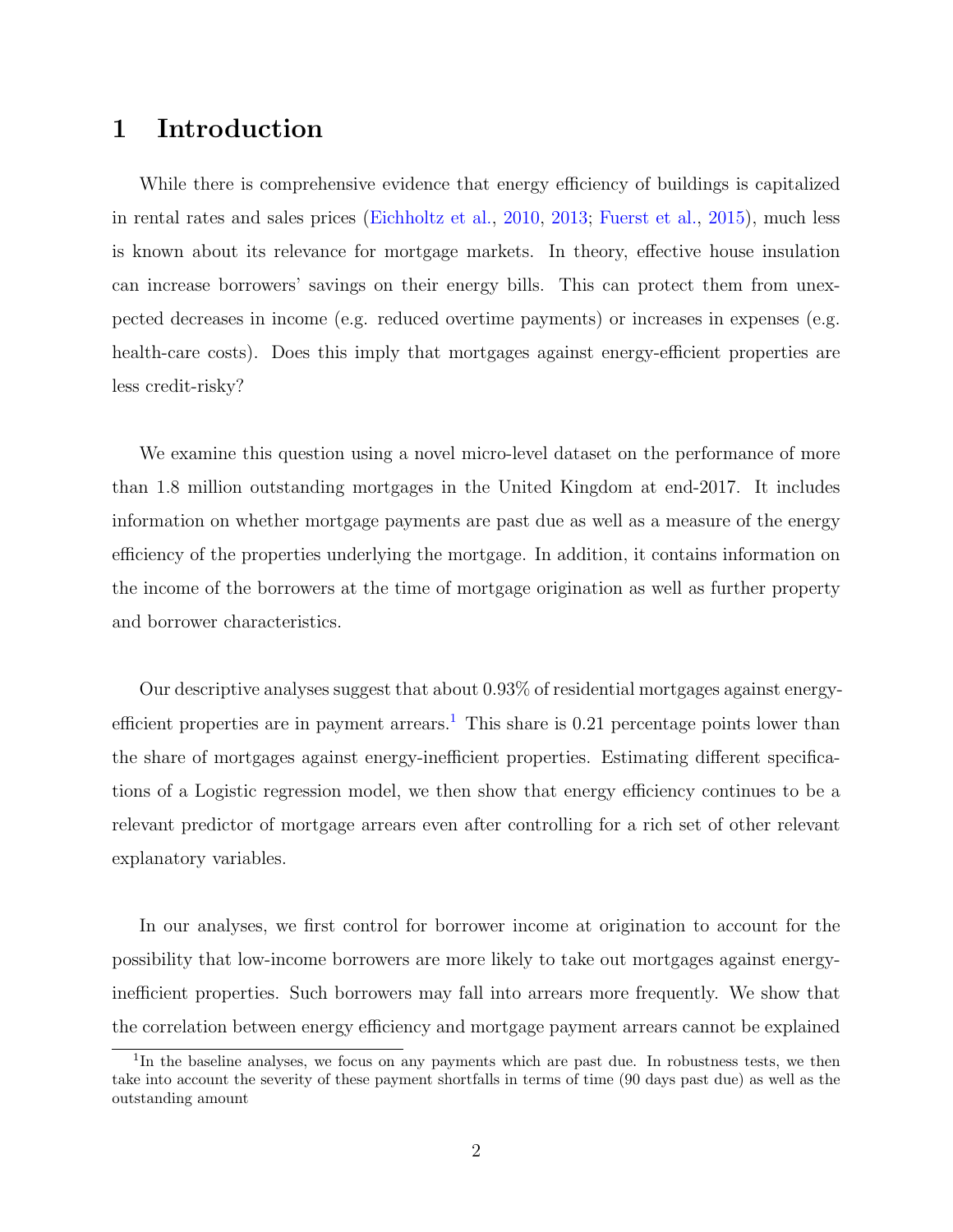by higher income.

Second, we also control for the loan-to-value (LTV) as property values might reflect differences in energy efficiency and LTV is considered a strong predictor of mortgage arrears. Third, we control for the age of the borrower as well as an indicator for a joint income for the mortgage. In addition, we account for differences in property characteristics (whether the property is newly built as well as the size of the property measured by the number of rooms and the price of the property). Moreover, we control for the year of mortgage origination. This can account for differences in lending standards over time and it might serve as a proxy for the survivorship bias of our cross-section of mortgages still outstanding in 2017 (and not yet defaulted). We interact this year variable with regional fixed effects to ensure that we compare mortgages not only originated in the same year but also in the same region. This also serves as a proxy for different local economic conditions at the time of mortgage origination such as regional unemployment rates. In addition, we include the year of energy efficiency inspection to account for differences in EPC standards which might have changed over time.

In all specifications, the energy efficiency of the property is a statistically significant and an economically meaningful predictor of mortgage payment arrears. After controlling for the year of origination interacted with the region of the property, the difference in payment arrears between mortgages against energy-efficient properties compared to energy-inefficient properties decreases in magnitude by about 0.12 percentage points to 0.11 percentage points. However, it remains statistically significant at the 1 percent level.<sup>[2](#page-3-0)</sup>

This paper contributes to the established literature on the determinants of mortgage arrears [\(Jones and Sirmans,](#page-15-2) [2015\)](#page-15-2). This literature argues that both illiquidity and insolvency can trigger default [\(Elul et al.,](#page-15-3) [2010;](#page-15-3) [Elmer and Seelig,](#page-15-4) [1999\)](#page-15-4). Consistent with this double trigger framework, it has identified drivers of mortgage distress which include borrower

<span id="page-3-0"></span><sup>&</sup>lt;sup>2</sup>This suggests that these factors can explain some but not all of the correlation between energy efficiency and mortgages arrears.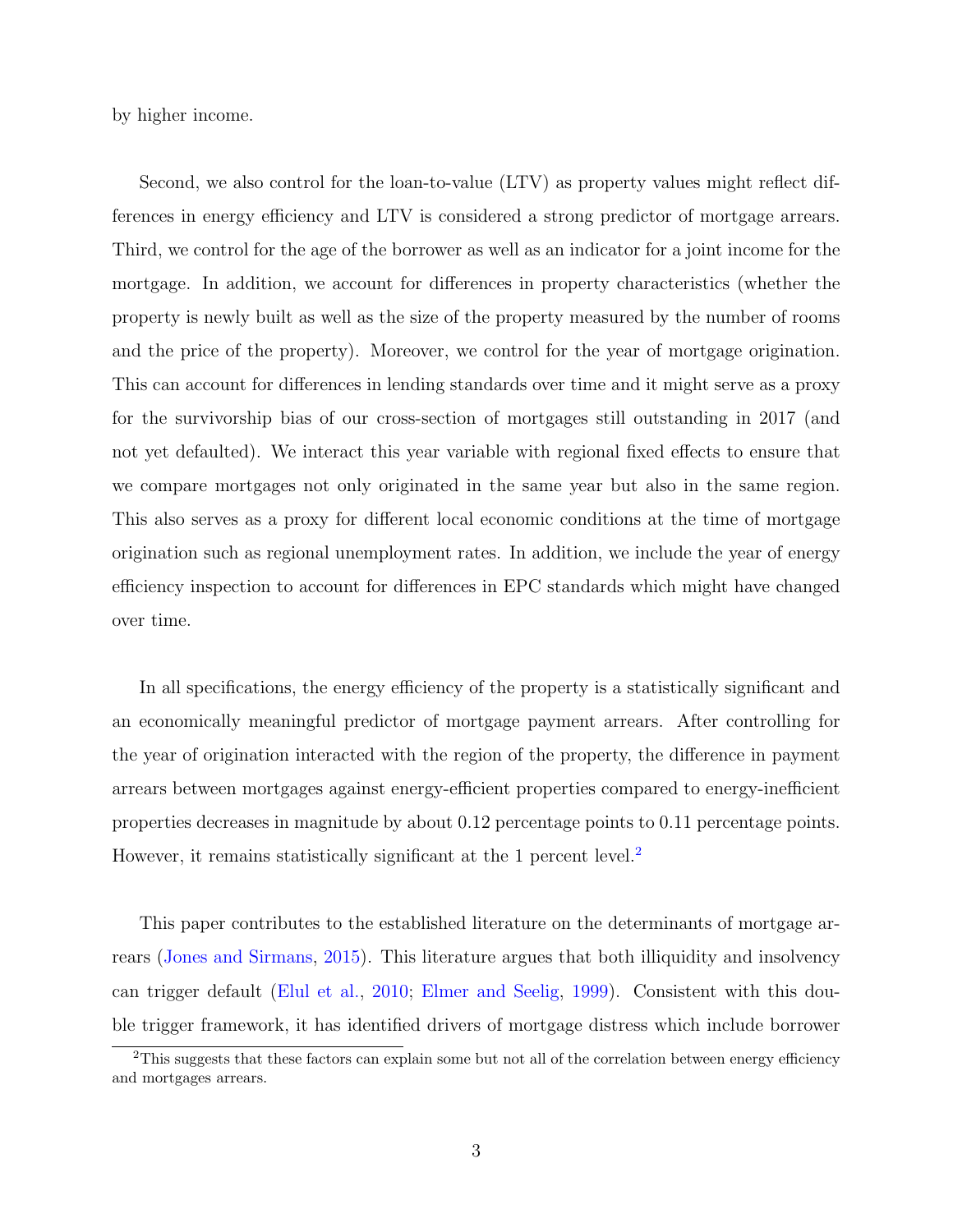income [\(Foote et al.,](#page-15-5) [2008;](#page-15-5) [Bhutta et al.,](#page-14-1) [2010\)](#page-14-1) as well as the loan to value ratio (LTV) [\(Lazarov and Hinterschweiger,](#page-16-0) [2018;](#page-16-0) [McCann,](#page-16-1) [2014\)](#page-16-1) and measures of negative equity [\(Aron](#page-14-2) [and Muellbauer,](#page-14-2) [2016\)](#page-14-2). In addition, the existing literature has identified a number of further predictors of mortgage defaults which include numerical ability [\(Gerardi et al.,](#page-15-6) [2013\)](#page-15-6) and genetic factors [\(Xu et al.,](#page-16-2) [2017\)](#page-16-2).

The paper closest to ours comes from [Kaza et al.](#page-15-7) [\(2015\)](#page-15-7) who find that default and prepayment risks are significantly lower in mortgages against energy-efficient properties in the United States. However, some borrower characteristics which can determine mortgage arrears, such as borrower income, are not available in their dataset. Controlling for these factors is relevant, as higher EPC levels have been shown to be associated with higher income levels [\(Adalilara et al.,](#page-14-3) [2015\)](#page-14-3). And they have been shown to be reflected in property prices in the United States [\(Eichholtz et al.,](#page-14-0) [2010,](#page-14-0) [2013;](#page-15-0) [Kahn and Kok,](#page-15-8) [2014\)](#page-15-8) as well as in the United Kingdom [\(Fuerst et al.,](#page-15-1) [2015;](#page-15-1) [Fuerst and McAllister,](#page-15-9) [2011\)](#page-15-9) and in Australia [\(Fuerst and Warren-Myers,](#page-15-10) [2018\)](#page-15-10). We complement [Kaza et al.](#page-15-7) [\(2015\)](#page-15-7) by showing that the relationship between energy efficiency and mortgage arrears holds in the UK when controlling for a large set of borrower characteristics.[3](#page-4-0)

#### 2 Background

In the United Kingdom, Energy Performance Certificates (EPC) provide potential buyers and tenants with an indication of the energy efficiency of a property. In particular, they contain information about the property's typical energy energy costs for heating, lighting, and ventilation less any energy generated from energy generation technology installed in the building (such as solar water heating) [\(DCLG,](#page-14-4) [2017\)](#page-14-4). Whenever properties are built, sold, or rented, the owners need to ensure that their properties have EPCs. These EPCs can be obtained by an accredited energy assessor who visits the property to collect the necessary

<span id="page-4-0"></span><sup>3</sup>Besides, the present paper overcomes some further limitations in the paper by [Kaza et al.](#page-15-7) [\(2015\)](#page-15-7). They mention that the ENERGY STAR certification they examine covers just new homes as well as industrial and commercial buildings. Besides, different states and local governments have different building standards that make this certification more or less accessible.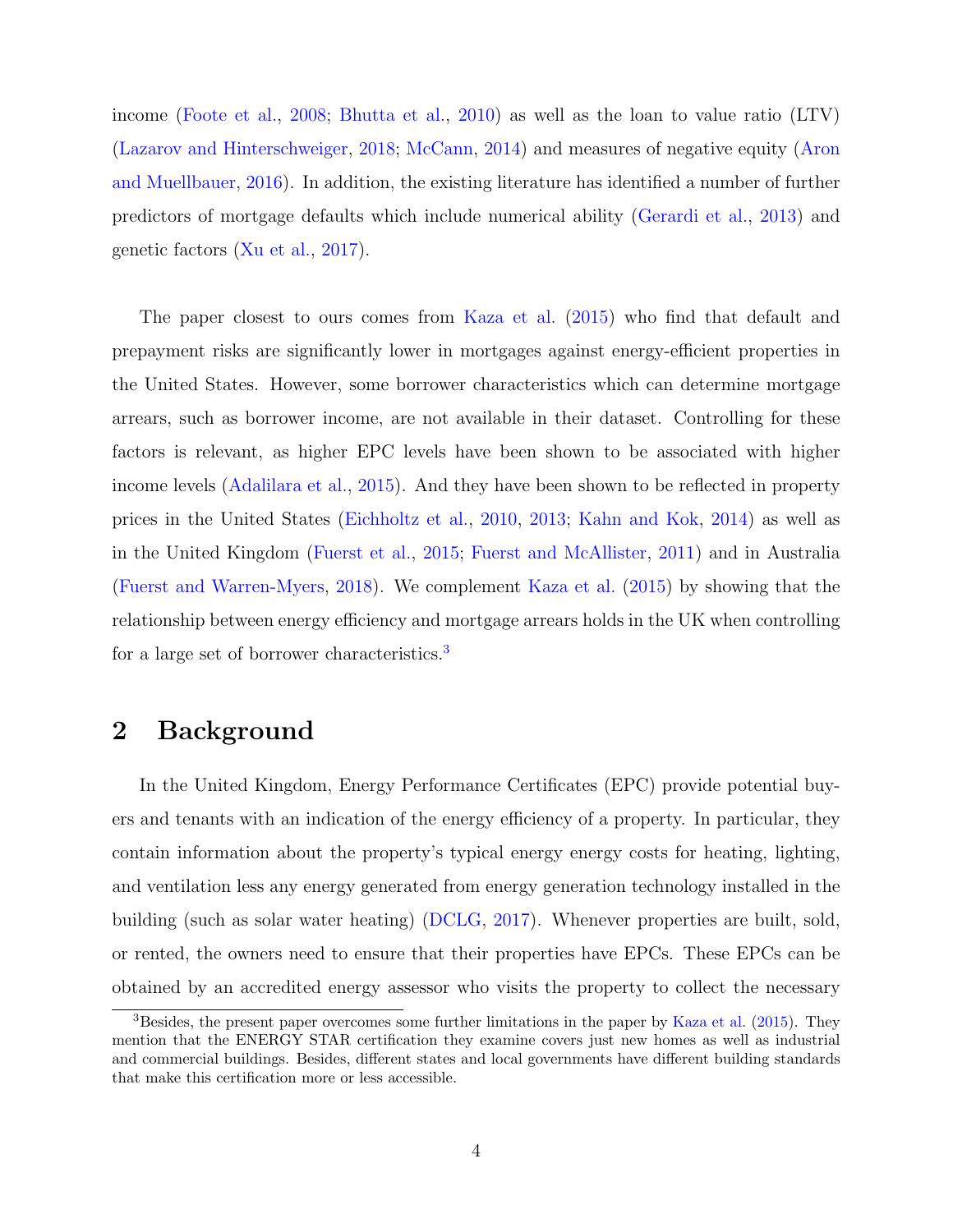information. This process of obtaining an EPC costs between GBP 60 and GBP 120 and EPCs are valid on a property for 10 years.<sup>[4](#page-5-0)</sup>

EPCs classify properties into seven categories which range from A (being the most energy efficient) to G (being the least energy efficient). For simplicity, we group these seven categories into three buckets<sup>[5](#page-5-1)</sup>:

- High energy efficiency (EPC ratings of A, B or C),
- *Medium energy efficiency* (EPC rating of D),
- Low energy efficiency (EPC ratings of E, F or G).

Table [1](#page-5-2) displays average annual energy expenses (in GBP) by property type and energy efficiency as measured by EPC buckets. It can be seen that difference in energy costs can be sizeable. For example, the annual energy bill of a highly energy-efficient 2-bedroom flat (GBP 417) is on average GBP 606, or about 59%, lower than for a 2-bedroom flat with low energy efficiency (GBP 1,023). Similarly, the annual energy bill of a highly energy-efficient 4-bedroom house (GBP 695) is on average GBP 1,080, or about 61%, lower than for a 4 bedroom house with low energy efficiency (GBP 1,775).

<span id="page-5-2"></span>Table 1: Annual energy costs by type and energy efficiency of the property

|                 | High<br>energy efficiency | Medium<br>energy efficiency energy efficiency | $_{\text{Low}}$ |
|-----------------|---------------------------|-----------------------------------------------|-----------------|
| 2-bedroom flat  | £417                      | £676                                          | £1,023          |
| 3-bedroom house | £578                      | £891                                          | £1,340          |
| 4-bedroom house | £695                      | £1,130                                        | £1,775          |

Note: This table shows annual energy costs (in GBP) by type of the property and energy efficiency ratings (EPC). Source: authors' calculations using EPC data.

<span id="page-5-0"></span><sup>4</sup>Source: https://www.gov.uk/buy-sell-your-home/energy-performance-certificates, accessed on 09 July 2019.

<span id="page-5-1"></span><sup>&</sup>lt;sup>5</sup>We choose this grouping to ensure that the number of properties in each bucket is sufficient for a robust analysis.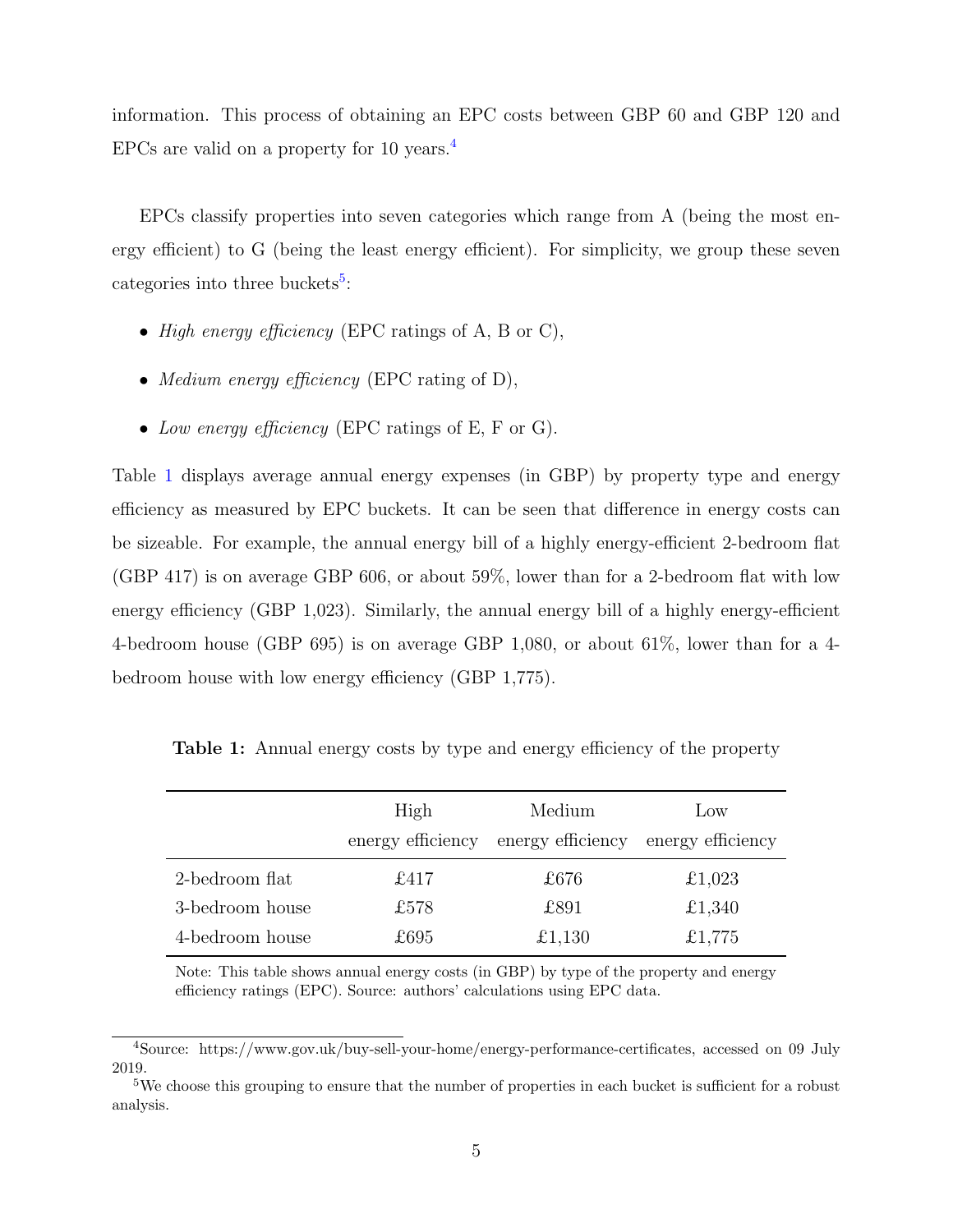#### 3 Data

We obtain data on all EPCs issued since August 2008 from the Ministry of Housing, Communities & Local Government. This dataset covers all domestic properties in England and Wales. And it has been used in the existing literature [\(Fuerst et al.,](#page-15-1) [2015\)](#page-15-1). In addition to EPC ratings, this dataset also includes other relevant information, such as the year of the EPC inspection and the number of heated rooms. From Table [2,](#page-7-0) it can be seen that about 23% of all properties are of high energy efficiency (EPC ratings of A, B or C), 49% are of medium energy efficiency (EPC rating of D) and about  $29\%$  are of low energy efficiency (EPC ratings of D, E or F). In addition, EPCs provide a continuous measure of energy efficiency underlying the discrete EPC ratings ranging from A to G. It ranges from 0 to 100. To interpret our regression results more easily, we rescaled this original range by 100 such that our variable, *Energy efficiency (cont.)*, ranges from 0 to 1. Table [2](#page-7-0) shows that the average value is  $0.59$  (or 59 in original values).<sup>[6](#page-6-0)</sup>

We complement this dataset with information on mortgages which we obtain from the FCA's Product Sales Database (PSD). This database has been used in the existing academic literature [\(Cloyne et al.,](#page-14-5) [2019;](#page-14-5) [Benetton et al.,](#page-14-6) [2018\)](#page-14-6). It contains all owner-occupied mortgages originated by regulated firms since 2005 in the United Kingdom. It includes specific information on whether a mortgage is in payment arrears. Table [2](#page-7-0) suggests that about 1.0% of all mortgages are in arrears in 2017. In addition to the arrears status, the dataset covers a wide array of mortgage characteristics (such as loan amount and lender name) and property characteristics (such as the property price). Most importantly, it includes information on borrower characteristics such as income at origination and borrower age. Table [2](#page-7-0) shows that average gross income is about 55k GBP. The main borrower was on average 37 years old at the time of the mortgage application.

Lastly, we match both datasets with detailed property transaction prices that are sourced from the HM Land Registry website. This dataset contains information on residential prop-

<span id="page-6-0"></span><sup>&</sup>lt;sup>6</sup>A table displaying the definitions of all variables can be found in Table [A1](#page-17-0) in the Appendix.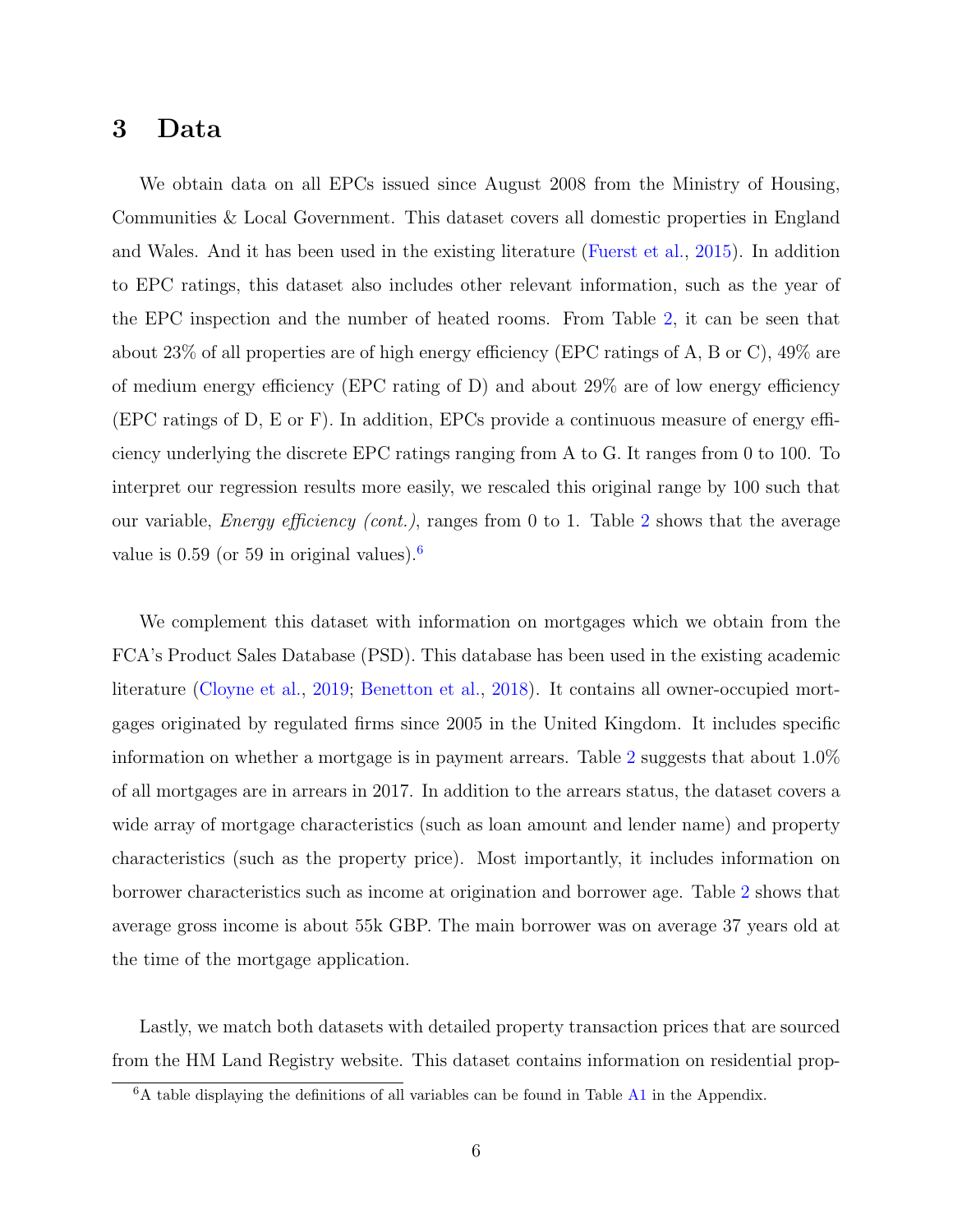erty sales in England and Wales from 1995. And it also has been widely used for research purposes [\(Fuerst et al.,](#page-15-1) [2015;](#page-15-1) [Bracke,](#page-14-7) [2015\)](#page-14-7). Our final sample consists of over 1.8 million mortgages originated in the time period 2008 to end-2017.

<span id="page-7-0"></span>

|                                 | Mean    | St.Dev. | Min            | Max            | Observations |
|---------------------------------|---------|---------|----------------|----------------|--------------|
| Mortgage performance            |         |         |                |                |              |
| Arrears                         | 0.0103  | 0.1008  | $\overline{0}$ | 1              | 1,833,653    |
| <b>Property characteristics</b> |         |         |                |                |              |
| High energy efficiency          | 0.2251  | 0.4176  | $\overline{0}$ | 1              | 1,833,653    |
| Medium energy efficiency        | 0.4875  | 0.4998  | $\overline{0}$ | $\mathbf{1}$   | 1,833,653    |
| Low energy efficiency           | 0.2874  | 0.4526  | $\overline{0}$ | 1              | 1,833,653    |
| Energy efficiency (cont.)       | 0.5923  | 0.1236  | $\overline{0}$ | $\mathbf{1}$   | 1,833,638    |
| Main control variables          |         |         |                |                |              |
| Gross income                    | 0.5480  | 0.3681  | $\theta$       | 2              | 1,826,399    |
| <b>LTV</b>                      | 0.8136  | 0.3650  | $\theta$       | $\overline{7}$ | 1,833,653    |
| Age of borrower                 | 36.6788 | 9.4655  | 17             | 95             | 1,833,653    |

Table 2: Summary statistics

Note: This table shows the summary statistics of the variables displayed in the regression tables. The summary statistics of property control variables, contract control variables, origination year control variables and EPC inspection year control variables are available upon request.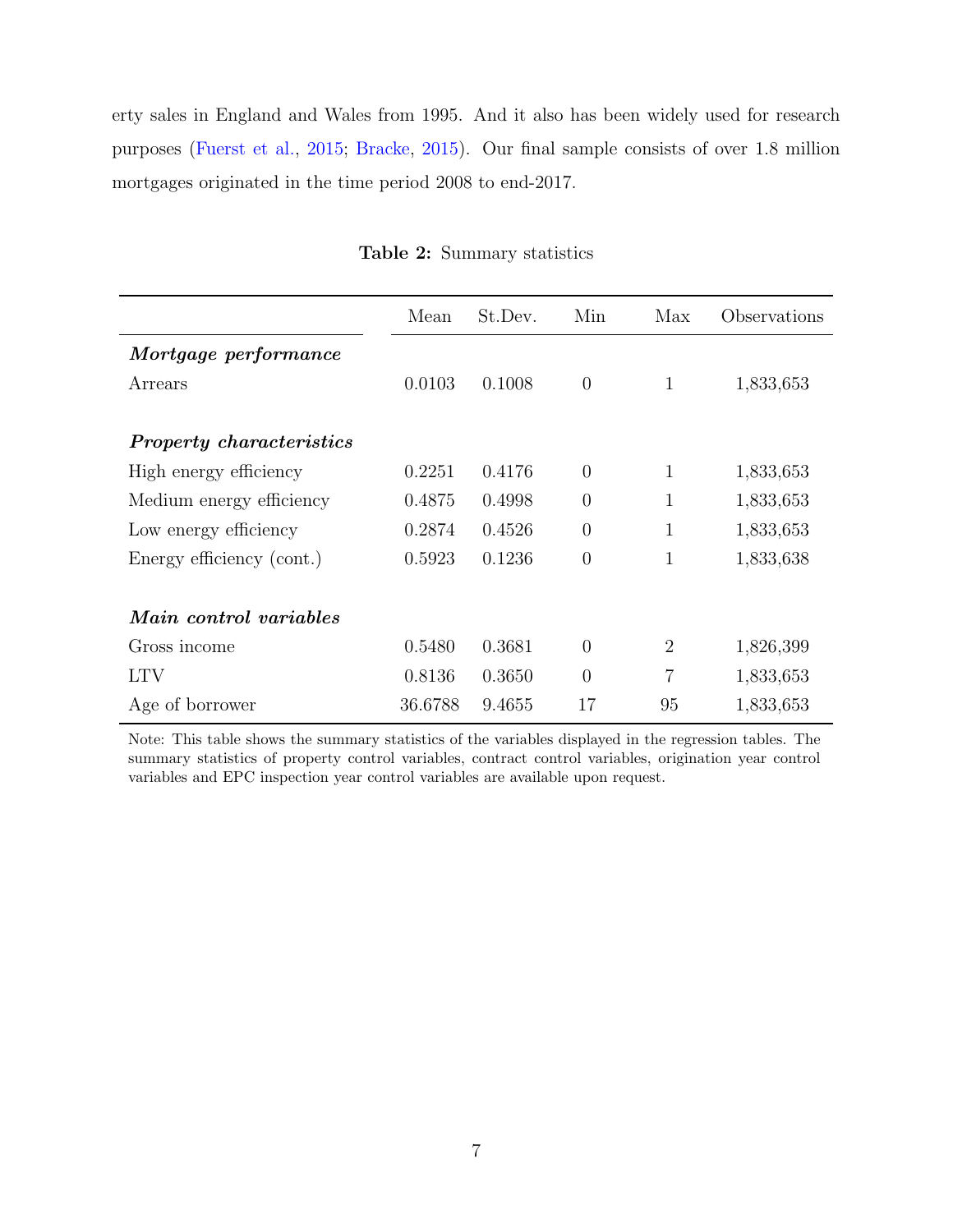#### 4 Methodology

In order to examine the the relationship between the energy efficiency of a property and payment arrears of a mortgage borrower, we estimate the following Logistic model using a maximum likelihood estimation method.

 $Arrears_i = f(\alpha + \beta_1 High\ energy\ efficiency_i + \beta_2 Medium\ energy\ efficiency_i + X_i'\beta_3) + \epsilon_i$ 

where:

- $Arrears_i$  is a dummy variable indicating whether mortgage i in payment arrears at year-end 2017.
- High energy efficiency<sub>i</sub> is a dummy variable indicating whether the property underlying mortgage i has an EPC rating of A, B or C.
- Medium energy efficiency<sub>i</sub> is a dummy variable indicating whether the property underlying mortgage i has an EPC rating of D.
- $X_i$  indicates a vector of loan-to-value (LTV), gross household income (in 100,000  $GBP$ <sup>[7](#page-8-0)</sup>, the age of borrower in 100 years and an indicator of whether there are two, joint income sources. In refined specifications, we also include property characteristics (whether the property is newly built, the size of the property measured by the number of rooms as well as the property price). Moreover, we control for the year of mortgage origination which we interact this with regional fixed effects. Last, we include the year of EPC inspection.

Our regression tables present the point estimates of  $High$  energy efficiency and Medium energy efficiency which one can interpret as marginal effects relative to the baseline category Low energy efficiency which is omitted. And we calculate heteroscedasticity robust standard errors by clustering on the regional level.

<span id="page-8-0"></span><sup>7</sup>Household income is winsorized at the 99 percentile to account for outliers.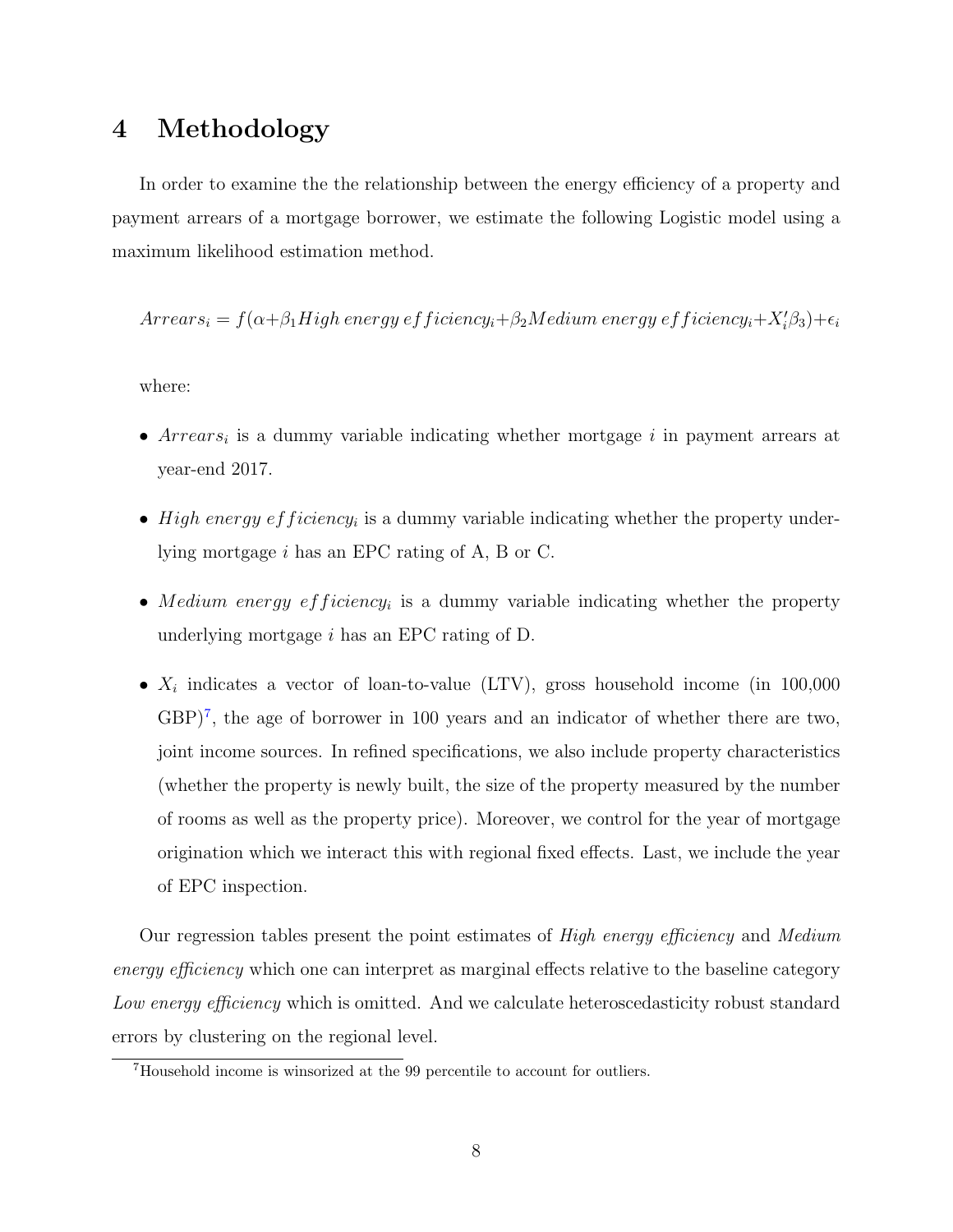#### 5 Results

Table [3](#page-9-0) shows simple univariate comparisons. It suggests that about 0.93% of residential mortgages against highly energy-efficient properties are in payment arrears (column (1)). This share is 0.07 percentage points, or 7%, lower than the share of mortgages in payment arrears against properties whose energy efficiency falls into the medium bucket, which is 1.00% (column (2)). This share is 0.21 percentage points, or about 18%, lower than the share of mortgages in payment arrears against low energy-efficient properties, which is 1.14% (column (3)). Both differences are statistically significant at the 1 percent level.

<span id="page-9-0"></span>Table 3: Share of mortgages in payment arrears by energy efficiency of the property

| Energy     | High             | Medium        | $_{\text{LOW}}$ | Difference      | Difference    |
|------------|------------------|---------------|-----------------|-----------------|---------------|
| efficiency | $\left(1\right)$ | (2)           | (3)             | $(1)-(2)$       | $(1)-(3)$     |
| Arrears    | 0.0093           | 0.0100        | 0.0114          | $-0.0007***$    | $-0.0021***$  |
|            | $(N=412,704)$    | $(N=893,913)$ | $(N=527,026)$   | $(N=1,306,627)$ | $(N=939,730)$ |

Note: This table shows the share of mortgages in payment arrears in end-2017, Arrears, by energy efficiency ratings (EPC) of the underlying property (in columns  $(1)-(3)$ ). Arrears is a discrete variable that equals 1 if the mortgage is in payment arrears; 0 otherwise. Columns  $(4)$ - $(5)$  test the mean differences. N indicates the number of mortgages. \*\*\*, \*\*, \* denote statistical significance at the 0.01, 0.05 and 0.10 level respectively.

Two mechanisms could be driving this difference. On the one hand, energy bills are lower for energy-efficient properties. Savings on energy bills could lead to lower arrears rates ("energy savings effect"). Alternatively, high-income borrowers could be more likely to take out mortgages against energy-efficient properties. Such borrowers may fall into arrears less frequently ("income selection effect"). To examine the relevance of the "income selection effect", we compare mortgage arrears of borrowers with similar income. Practically, we control for borrower income at origination in our Logistic regression model.

Table [4](#page-11-0) presents these results. Column (1) replicates the univariate results not control-ling for further characteristics in a multivariate Logit model outlined above.<sup>[8](#page-9-1)</sup> In column  $(2)$ ,

<span id="page-9-1"></span><sup>8</sup>Slight differences in point estimates come from the non-linear nature of this model. We present marginal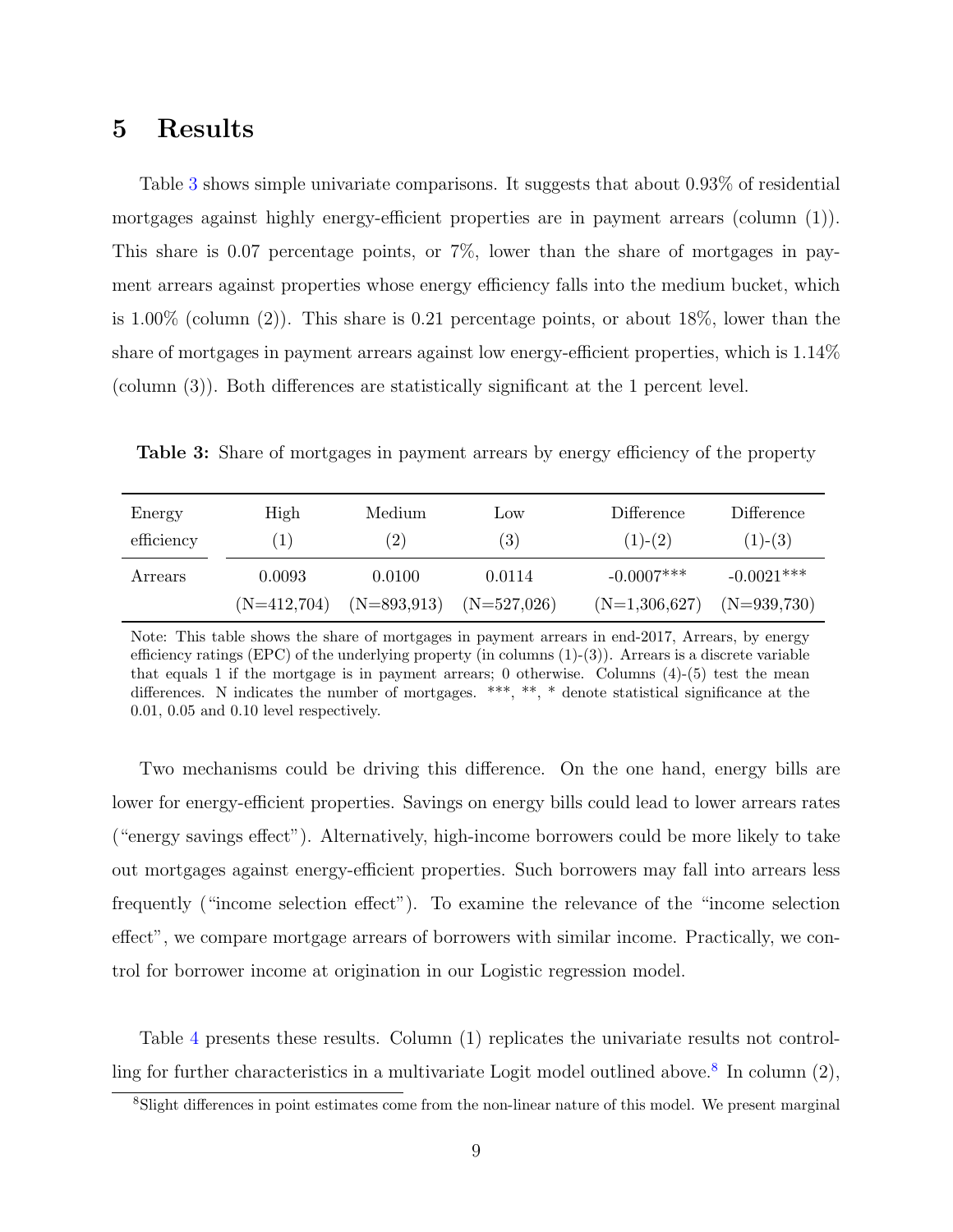we control for borrower income (measured in 100,000 GBP), the age of the main borrower (in 100 years) and the loan-to-value ratio, LTV, of the mortgage. In addition, we control for an indicator of whether the there are two joint income sources. The difference in payment arrears of mortgages against energy-efficient properties compared to mortgages against energy-inefficient properties remains qualitatively similar. We conclude that the "income selection effect" does not explain lower mortgage arrears for mortgages against energy-efficient properties.

In additional specifications, we then control for further relevant explanatory variables. In column (3), we include the loan amount and the property price as separate variables in the Logistic regression model. We also control for property characteristics (whether the property is newly built and the number of rooms) as well as regional fixed effects interacted with the year of the loan origination. The latter ensure that we compare mortgage borrowers in the same region at a specific point in time. The estimated effect of *High energy efficiency* on payment arrears decreases in magnitude to 0.11 percentage points (column (3)). It remains statistically significant at the 1 percent level. This suggests that these factors can explain some but not all of the correlation between energy efficiency and mortgages arrears.

In column (4), we control for the year of the EPC inspection to account for differences in EPC standards over time. The difference in payment arrears between mortgages against energy-efficient properties compared to energy-inefficient properties decreases in magnitude to 0.10 percentage points (column (4)). It remains statistically significant at the 1 percent level. This suggests that also differences in EPC standards over time do not explain the correlation between energy efficiency and mortgages arrears.

To verify these results, we run a battery of robustness tests. In particular, we examine the effects of a continuous EPC variable, Energy efficiency (cont.), underlying the discrete EPC ratings ranging from A to G. The values of this continuous variable range from 0 to effects.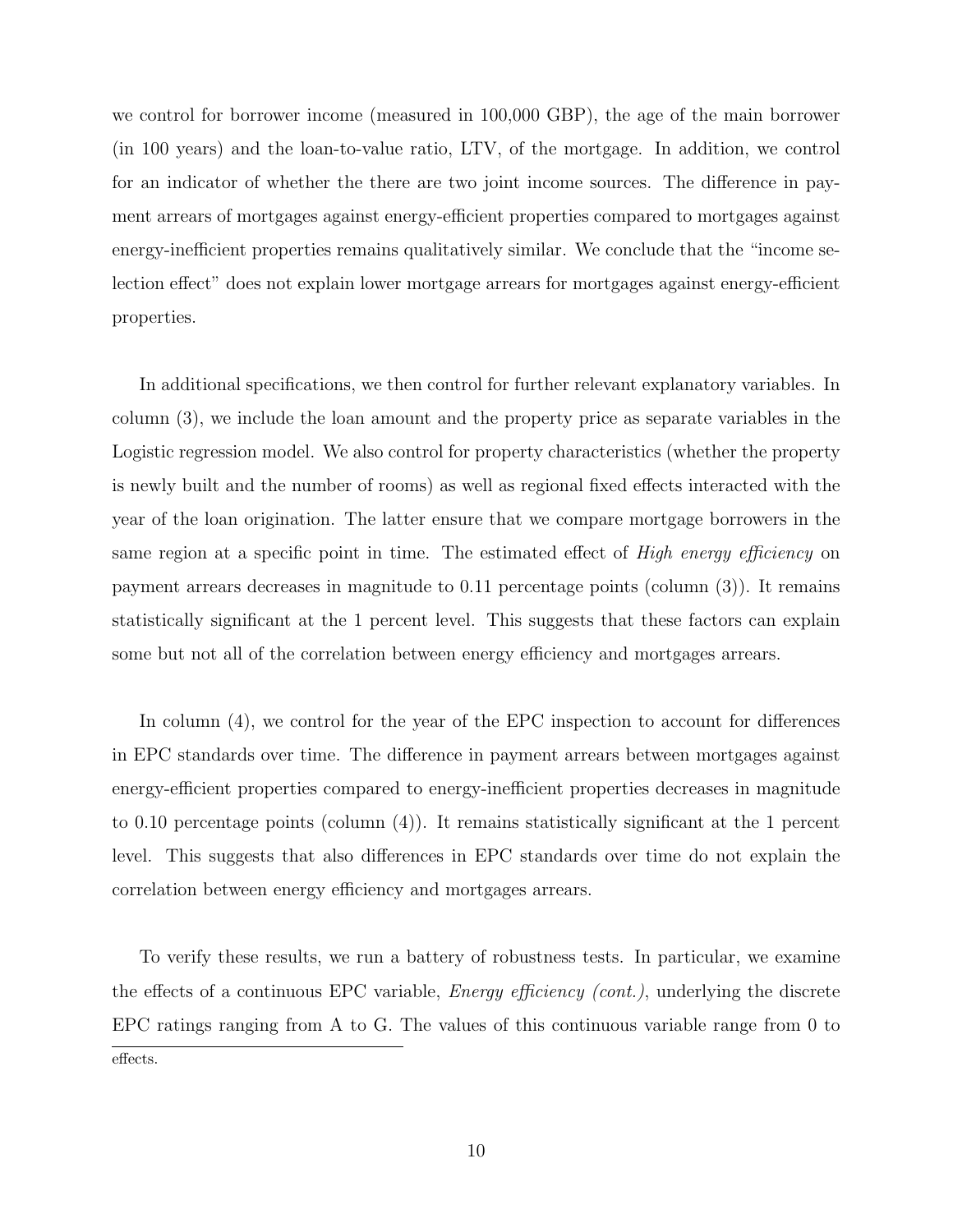|                                | Arrears<br>(1) | Arrears<br>(2) | Arrears<br>(3) | Arrears<br>(4) |
|--------------------------------|----------------|----------------|----------------|----------------|
| Energy efficiency              |                |                |                |                |
| High energy efficiency         | $-0.0023***$   | $-0.0027***$   | $-0.0011***$   | $-0.0010***$   |
|                                | (0.0005)       | (0.0003)       | (0.0003)       | (0.0003)       |
| Medium energy efficiency       | $-0.0015***$   | $-0.0018***$   | $-0.0005***$   | $-0.0005**$    |
|                                | (0.0003)       | (0.0002)       | (0.0002)       | (0.0002)       |
| Main control variables         |                |                |                |                |
| Gross income                   |                | 0.0003         | $-0.0005$      | $-0.0006$      |
|                                |                | (0.0011)       | (0.0006)       | (0.0005)       |
| <b>LTV</b>                     |                | $-0.0024***$   | $0.0032***$    | $0.0032***$    |
|                                |                | (0.0006)       | (0.0003)       | (0.0003)       |
| Age of borrower                |                | 0.0017         | $0.0036*$      | $0.0036*$      |
|                                |                | (0.0034)       | (0.0022)       | (0.0022)       |
| Borrower control variables     | N <sub>o</sub> | Yes            | Yes            | Yes            |
| Property control variables     | N <sub>o</sub> | N <sub>o</sub> | Yes            | Yes            |
| Regional x origination year FE | N <sub>o</sub> | N <sub>o</sub> | Yes            | Yes            |
| Inspection year FE             | N <sub>o</sub> | N <sub>o</sub> | N <sub>o</sub> | Yes            |
| Observations                   | 1,833,653      | 1,826,399      | 1,826,162      | 1,826,117      |
| Pseudo R <sub>2</sub>          | 0.0005         | 0.0086         | 0.0445         | 0.0446         |
| Mean of dep. variable          | 0.0103         | 0.0103         | 0.0103         | 0.0103         |

<span id="page-11-0"></span>Table 4: Mortgage payment arrears and energy efficiency (multivariate analyses)

Note: This table shows marginal effects of logistic regression model estimated using maximum likelihood (ML) with the propensity of payment arrears, Arrears, as the dependent variable. Arrears is a discrete variable that equals 1 if the mortgage is in payment arrears; 0 otherwise. The main explanatory variables are indicators of the energy efficiency of the properties, High energy efficiency and Medium energy efficiency. Columns (2)-(4) include variables for the gross income, loan-to-value, age of the borrower and an indicator for joint income. Columns (3)-(4) include property control variables (new building, number of rooms, price). Besides, they include regional fixed effects interacted with mortgage origination year fixed effects. Column (4) include EPC inspection year control variables. The sample includes mortgages in 2017 H2. Observations are at the mortgage level. Standard errors are clustered on the postcode region level. \*\*\*, \*\*, \* denote statistical significance at the 0.01, 0.05 and 0.10 level respectively.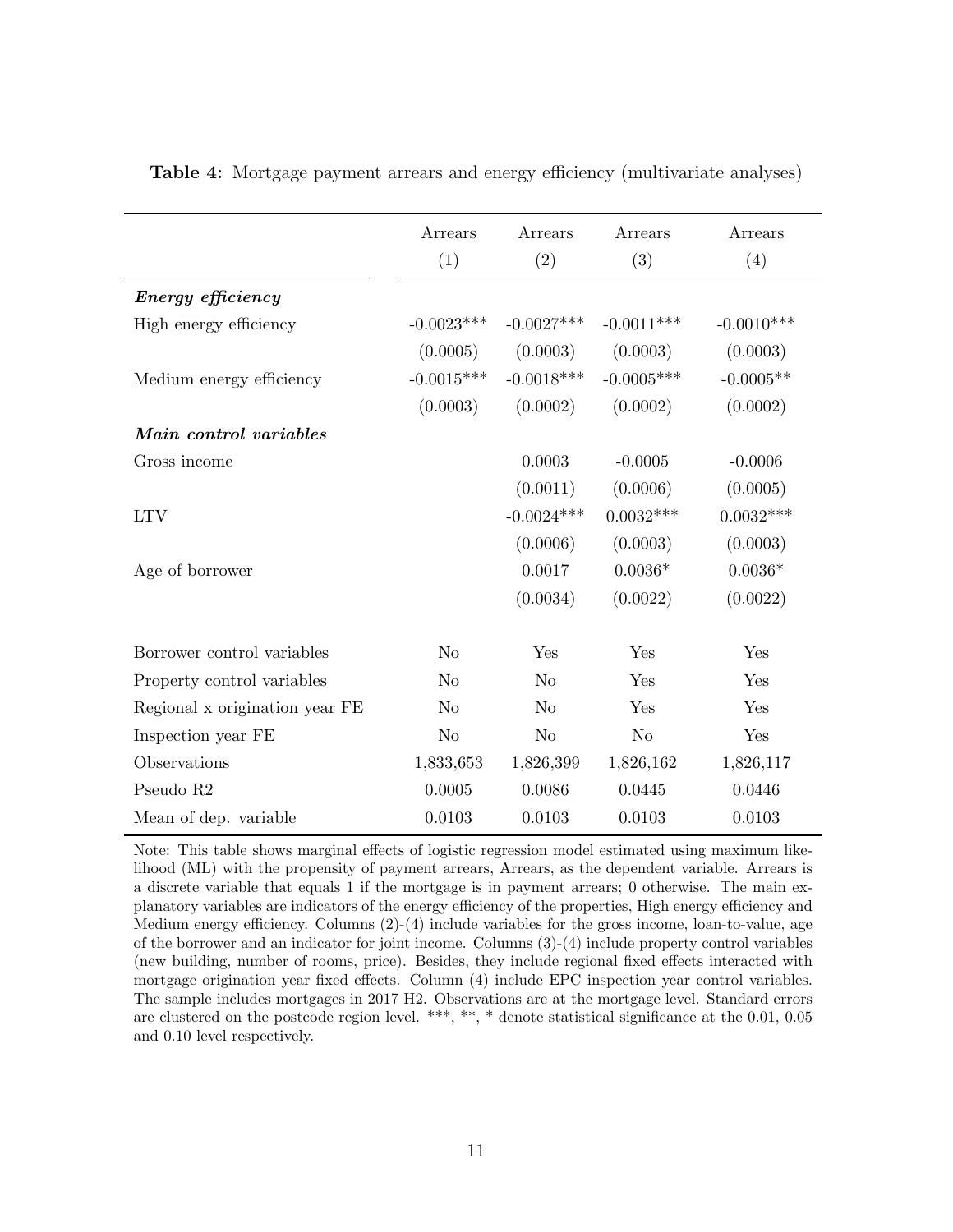$1<sup>9</sup>$  $1<sup>9</sup>$  $1<sup>9</sup>$  Table [A2](#page-18-0) in the Appendix shows the corresponding results. The estimated coefficient for *Energy efficiency (cont.)* is negative and highly statistically significant at the 1 percent level. In terms of economic magnitudes, increasing energy efficiency from the minimum (0) to the maximum (1) is associated with a 0.8 percentage point, or about 80%, decrease in payment arrears (column (1)). Controlling for our set of variables, the point estimates slighly decreases to about 0.5 percentage point (columns (3)-(4)).

We run a set of unreported robustness checks. First, we use this continuous EPC variable to create alternative binary EPC buckets. Second, we run a robustness test in which we control for the natural logarithm of gross income instead of the level of gross income. We also examine the robustness of these baseline results by taking into account two measures of severity of mortgage arrears.<sup>[10](#page-12-1)</sup> In unreported robustness tests, we first change the threshold to payments being at least one month, two months and three months past due. We then change the threshold to payments to at least 1.5% of the outstanding balance, 5% of the outstanding balance and 7.5% of the outstanding balance. Both set of results suggest that the point estimates of High energy efficiency becomes smaller in magnitude and statistical significance with a non-result using the most material definitions. This suggests that payment arrears associated with energy-efficiency are of temporary and less material nature.

### 6 Conclusion

Overall, these results suggest that mortgages against energy-efficient properties are less frequently in payment arrears. Mortgage borrowers' income at origination cannot explain this difference. However, the dates of mortgage origination and EPC inspection do explain some but not all of this correlation. We conclude that the energy efficiency of a property is a relevant predictor of mortgage payment arrears.

<span id="page-12-0"></span> $9T$ o interpret our regression results more easily, we rescaled the original range from 0 to 100 by 100 such that this variable ranges from 0 to 1.

<span id="page-12-1"></span> $10$ In our sample, only 0.05% of outstanding mortgages are repossessed. The low number of repossessed mortgages does not allow us to conduct a meaningful analysis on repossessions.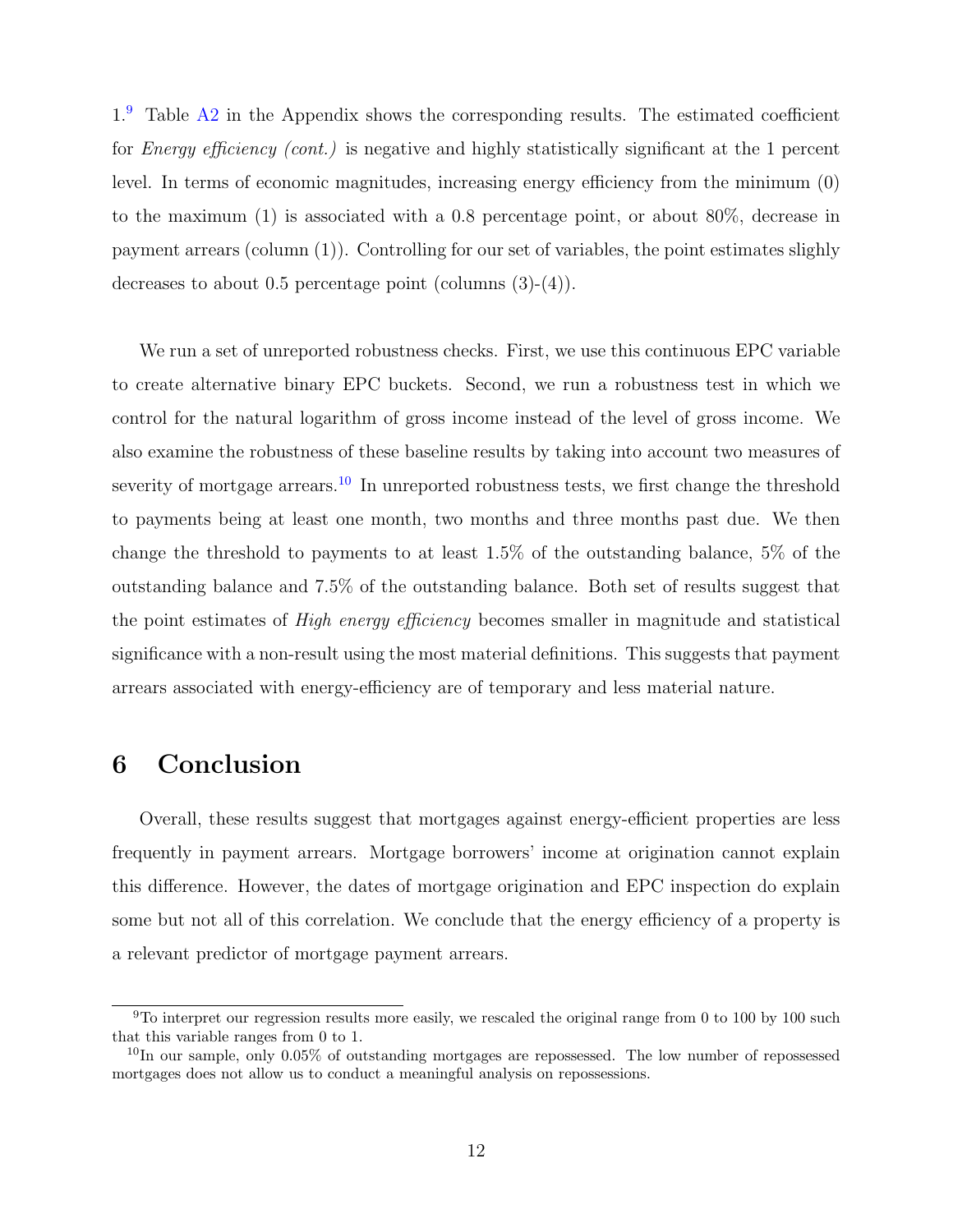Does this imply that there is a causal relationship between higher energy efficiency and lower mortgage payment arrears? Not necessarily. In fact, there is a set of factors which we do not control for. For example, mortgage borrowers with different levels of financial literacy, risk aversion or time preferences might be more or less inclined to buy energy-efficient properties. At the same time, these individuals might display different arrears rates - for example as they might choose riskier mortgage contracts. Further research is needed to examine the exact channel of the relationship.

However, our result might become relevant for credit risk modeling done by lenders. The financial regulator in the UK, the Prudential Regulation Authority, does not prescribe the input variables to firms' probability of default (PD) models [\(PRA,](#page-16-3) [2016,](#page-16-3) [2017\)](#page-16-4). Industry practice differs widely across firms which result in various risk weights of mortgage exposures [\(BCBS,](#page-14-8) [2016\)](#page-14-8). In our analyses, we control for many of the typical input factors, such as LTV and income. However, energy efficiency is typically not considered in most PD models for residential mortgage exposures. Hence, our results suggest that the energy efficiency of a property could be factor in PD models. In addition, it might become a relevant factor for risk-adjusted pricing of mortgages.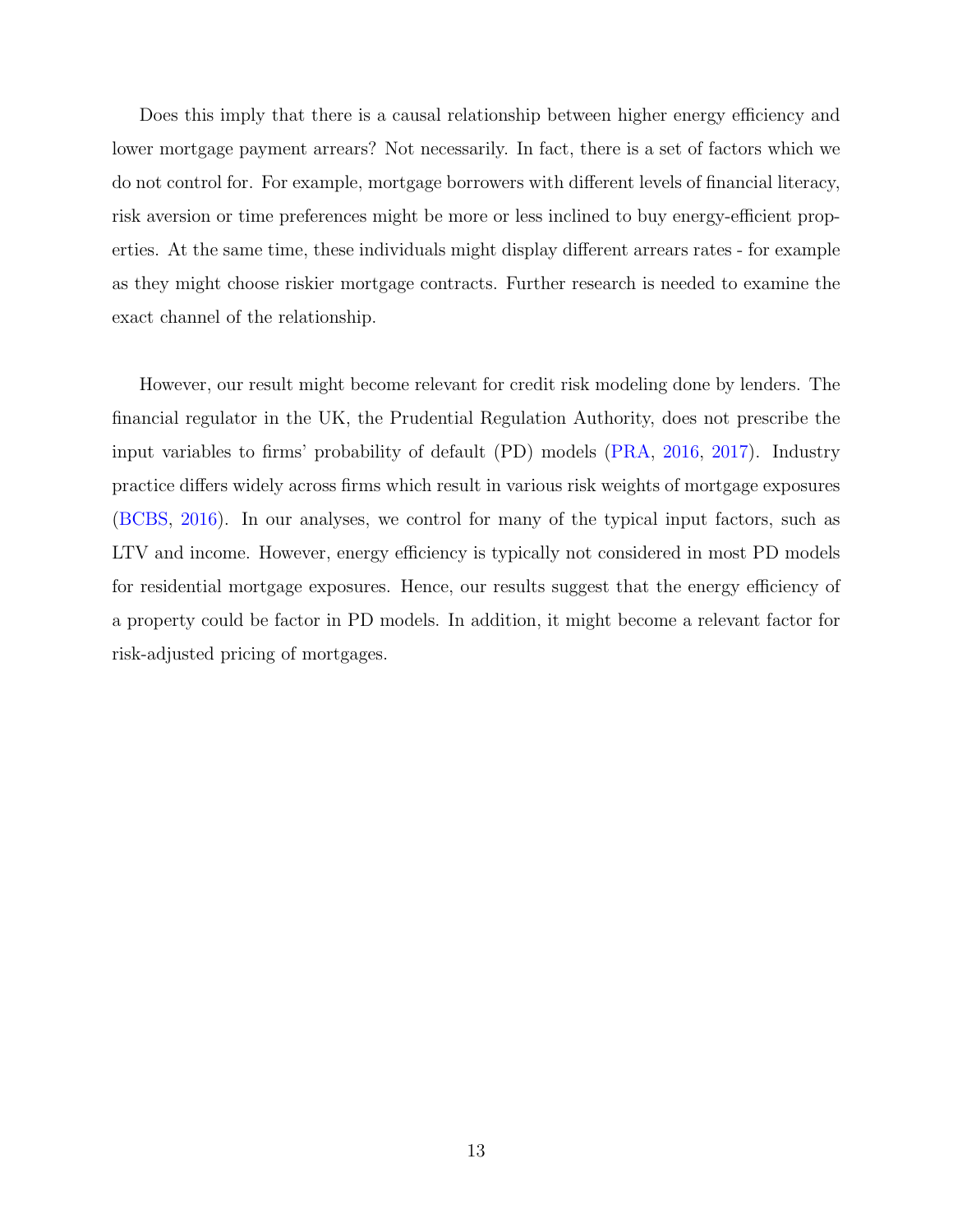#### References

- <span id="page-14-3"></span>Adalilara, S. N., S. Alkibayb, and Z. Eser (2015): "Ecovillages as A Destination and A Study of Consumer Approaches to Ecovillages," Procedia Economics and Finance, 23, 539–546.
- <span id="page-14-2"></span>ARON, J. AND J. MUELLBAUER (2016): "Modelling and forecasting mortgage delinquency and foreclosure in the UK," Journal of Urban Economics, 94, 32–53.
- <span id="page-14-8"></span>BCBS (2016): "Regulatory consistency assessment programme (RCAP) - Analysis of riskweighted assets for credit risk in the banking book," Basel Committee on Banking Supervision.
- <span id="page-14-6"></span>BENETTON, M., P. BRACKE, J. COCCO, AND N. GARBARINO (2018): "Housing Affordability, House Price Expectations and Shared Equity Mortgages," Working Paper.
- <span id="page-14-1"></span>BHUTTA, N., J. K. DOKKO, AND H. SHAN (2010): "The Depth of Negative Equity and Mortgage Default Decisions," Finance and Economics Discussion Series 2010-35, Board of Governors of the Federal Reserve System (US).
- <span id="page-14-7"></span>Bracke, P. (2015): "House Prices and Rents: Micro Evidence from a Matched Dataset in Central London," Real Estate Economics, 43.
- <span id="page-14-5"></span>CLOYNE, J., K. HUBER, E. ILZETZKI, AND H. KLEVEN (2019): "The effect of house prices on household borrowing: a new approach," American Economic Review, 109, 2104–2136.
- <span id="page-14-4"></span>DCLG (2017): "A guide to energy performance certificates for the construction, sale and let of non dwellings," [https://assets.publishing.service.gov.uk/](https://assets.publishing.service.gov.uk/government/uploads/system/uploads/attachment_data/file/666186/A_guide_to_energy_performance_certificates_for_the_construction_sale_and_let_of_non-dwellings.pdf) [government/uploads/system/uploads/attachment\\_data/file/666186/A\\_guide\\_](https://assets.publishing.service.gov.uk/government/uploads/system/uploads/attachment_data/file/666186/A_guide_to_energy_performance_certificates_for_the_construction_sale_and_let_of_non-dwellings.pdf) [to\\_energy\\_performance\\_certificates\\_for\\_the\\_construction\\_sale\\_and\\_let\\_of\\_](https://assets.publishing.service.gov.uk/government/uploads/system/uploads/attachment_data/file/666186/A_guide_to_energy_performance_certificates_for_the_construction_sale_and_let_of_non-dwellings.pdf) [non-dwellings.pdf](https://assets.publishing.service.gov.uk/government/uploads/system/uploads/attachment_data/file/666186/A_guide_to_energy_performance_certificates_for_the_construction_sale_and_let_of_non-dwellings.pdf), [Online; accessed 02 August 2019].
- <span id="page-14-0"></span>EICHHOLTZ, P., N. KOK, AND J. M. QUIGLEY (2010): "Doing Well by Doing Good? Green Office Buildings," American Economic Review, 100, 2494–2511.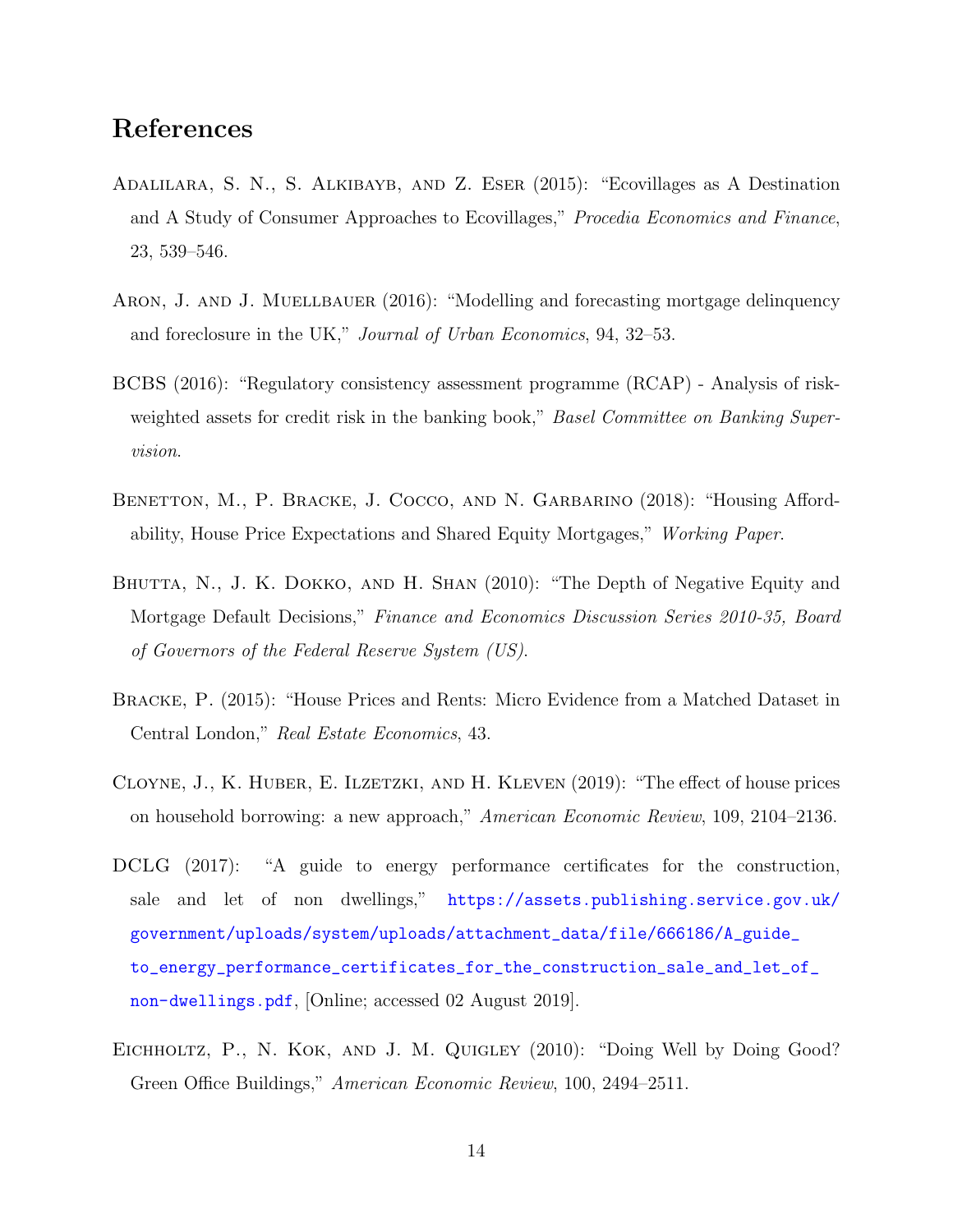<span id="page-15-0"></span>– (2013): "The Economics of Green Building," Review of Economics and Statistics, 100, 50–63.

- <span id="page-15-4"></span>Elmer, P. and S. Seelig (1999): "Insolvency, Trigger Events, and Consumer Risk Posture in the Theory of Single-Family Mortgage Default," Journal of Housing Research, 10, 1–25.
- <span id="page-15-3"></span>Elul, R., N. S. Souleles, S. Chomsisengphet, D. Glennon, and R. Hunt (2010): "What "Triggers" Mortgage Default?"," American Economic Review P&P, 100, 490–494.
- <span id="page-15-5"></span>FOOTE, C., K. GERARDI, AND P. WILLEN (2008): Journal of Urban Economics, 64, 234–245.
- <span id="page-15-9"></span>FUERST, F. AND P. MCALLISTER (2011): "Green Noise or Green Value? Measuring the Effects of Environmental Certification on Office Values," Real Estate Economics, 39, 45– 69.
- <span id="page-15-1"></span>FUERST, F., P. MCALLISTER, A. NANDA, AND P. WYATT (2015): "Does energy efficiency matter to home-buyers? An investigation of EPC ratings and transaction prices in England," Energy Economics, 48, 145–156.
- <span id="page-15-10"></span>FUERST, F. AND G. WARREN-MYERS (2018): "Does voluntary disclosure create a green lemon problem? Energy-efficiency ratings and house prices," *Energy Economics*, 74,  $1-12$ .
- <span id="page-15-6"></span>GERARDI, K., L. GOETTE, AND S. MEIER (2013): "Numerical ability predicts mortgage default," PNAS.
- <span id="page-15-2"></span>JONES, T. AND G. S. SIRMANS (2015): "The Underlying Determinants of Residential Mortgage Default," Journal of Real Estate Literature, 23, 167–205.
- <span id="page-15-8"></span>KAHN, M. E. AND N. KOK (2014): "The capitalization of green labels in the California housing market," Regional Science and Urban Economics, 47, 25–34.
- <span id="page-15-7"></span>Kaza, N., R. G. Quercia, and C. Y. Tian (2015): "Home Energy Efficiency and Mortgage Risks," Cityscape: A Journal of Policy Development and Research.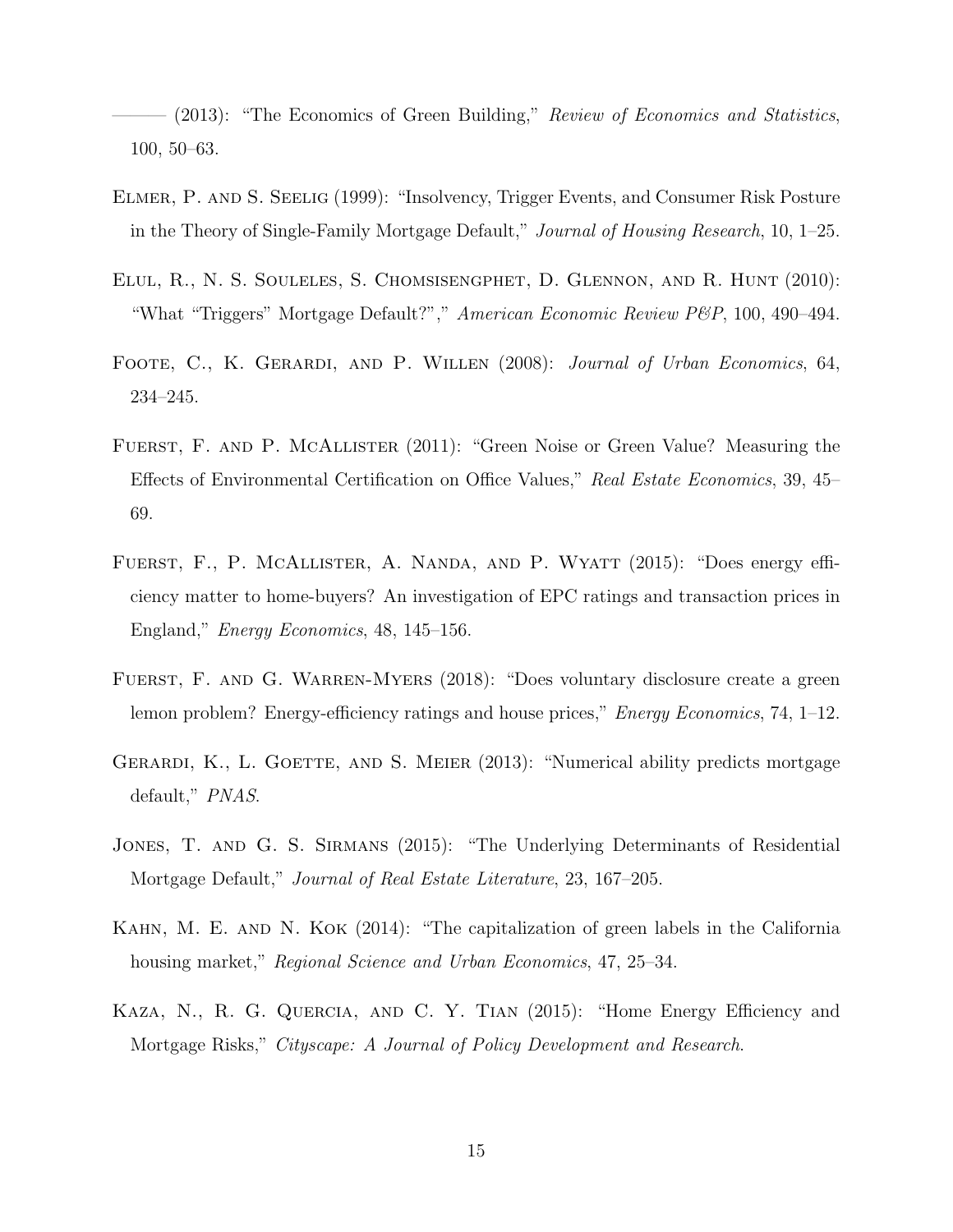- <span id="page-16-0"></span>LAZAROV, V. AND M. HINTERSCHWEIGER (2018): "Determinants of distress in the UK owner-occupier and buy-to-let mortgage markets," Bank of England Staff Working Paper, 760.
- <span id="page-16-1"></span>McCann, F. (2014): "Determinants of distress in the UK owner-occupier and buy-to-let mortgage markets," Research Technical Paper  $18/RT/14$ , Financial Stability Division, Central Bank of Ireland.
- <span id="page-16-3"></span>PRA (2016): "Residential mortgage risk weights," Consultation Paper — CP29/16.
- <span id="page-16-4"></span>——— (2017): "Internal Ratings Based (IRB) approaches," Supervisory Statement — SS11/13.
- <span id="page-16-2"></span>XU, Y., D. A. BRILEY, J. R. BROWN, AND B. W. ROBERTS (2017): "Genetic and environmental influences on household financial distress," Journal of Economic Behavior & Organization, 142, 404–424.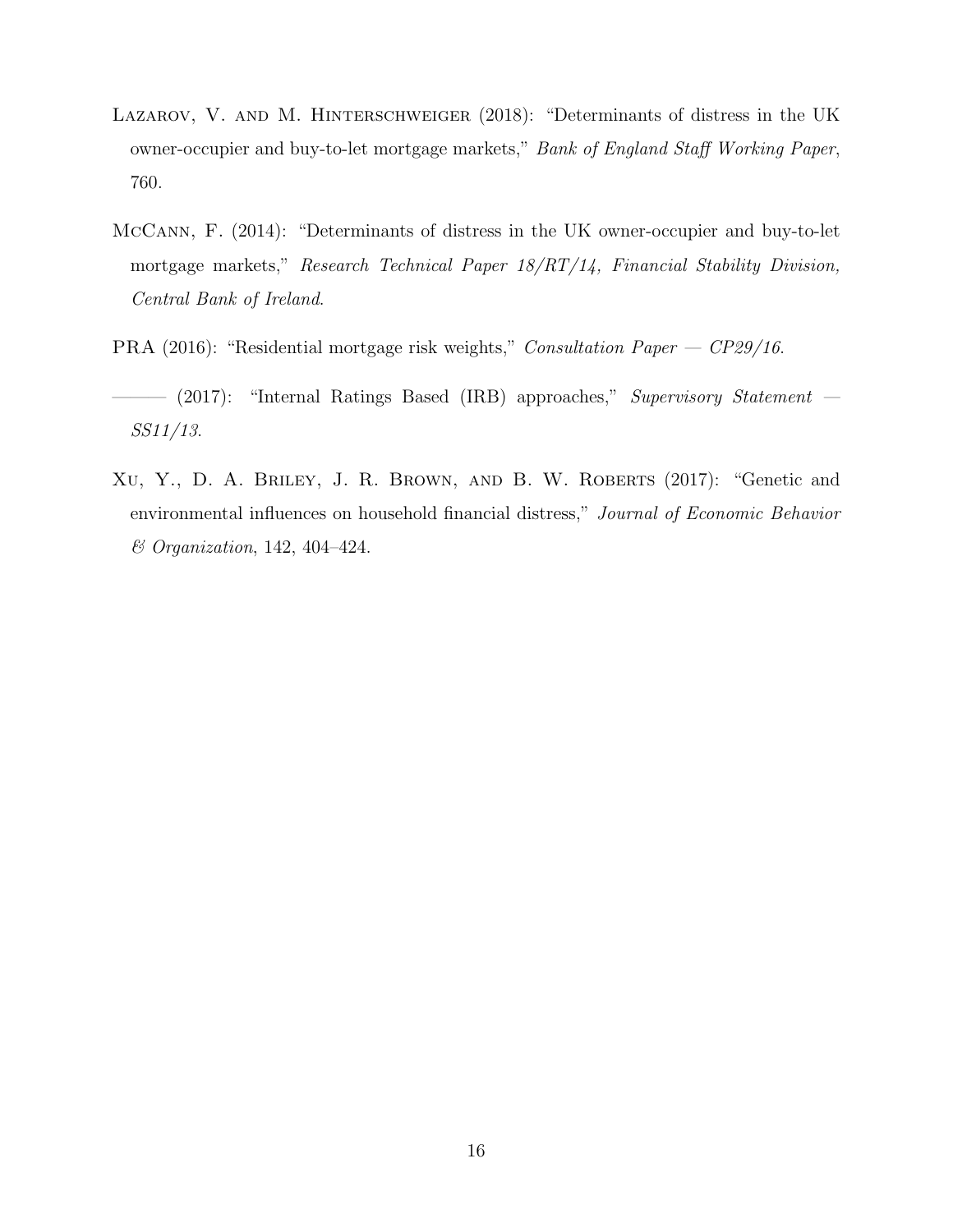#### Table A1: Variable definitions

| Variable name                   | Definition                                                                      | <b>Source</b> |
|---------------------------------|---------------------------------------------------------------------------------|---------------|
| Mortgage performance            |                                                                                 |               |
| Arrears                         | Indicator of whether the mortgage is in payment arrears $(0 \text{ or } 1)$ .   | <b>PSD</b>    |
|                                 |                                                                                 |               |
| <b>Property characteristics</b> |                                                                                 |               |
| High energy efficiency          | Indicator of whether the property has an energy efficiency rating of A, B or C. | <b>EPC</b>    |
| Medium energy efficiency        | Indicator of whether the property has an energy efficiency rating of D.         | <b>EPC</b>    |
| Low energy efficiency           | Indicator of whether the property has an energy efficiency rating of E, F or G. | <b>EPC</b>    |
| Energy efficiency (cont.)       | Continuous energy efficiency measure between 0 and 1.                           | EPC           |
|                                 |                                                                                 |               |
| <b>Borrower</b> characteristics |                                                                                 |               |
| Gross income                    | Gross household income at mortgage origination (in 100,000 GBP).                | <b>PSD</b>    |
| <b>LTV</b>                      | Loan-to-value ratio at mortgage origination (between 0 and 1).                  | <b>PSD</b>    |
| Age of borrower                 | Age of the borrower (in 100 years).                                             | <b>PSD</b>    |

<span id="page-17-0"></span>Note: This table shows the definition of variables displayed in the regression tables. The definition of property control variables, contract controlvariables, origination year control variables and EPC inspection year control variables are available upon request.